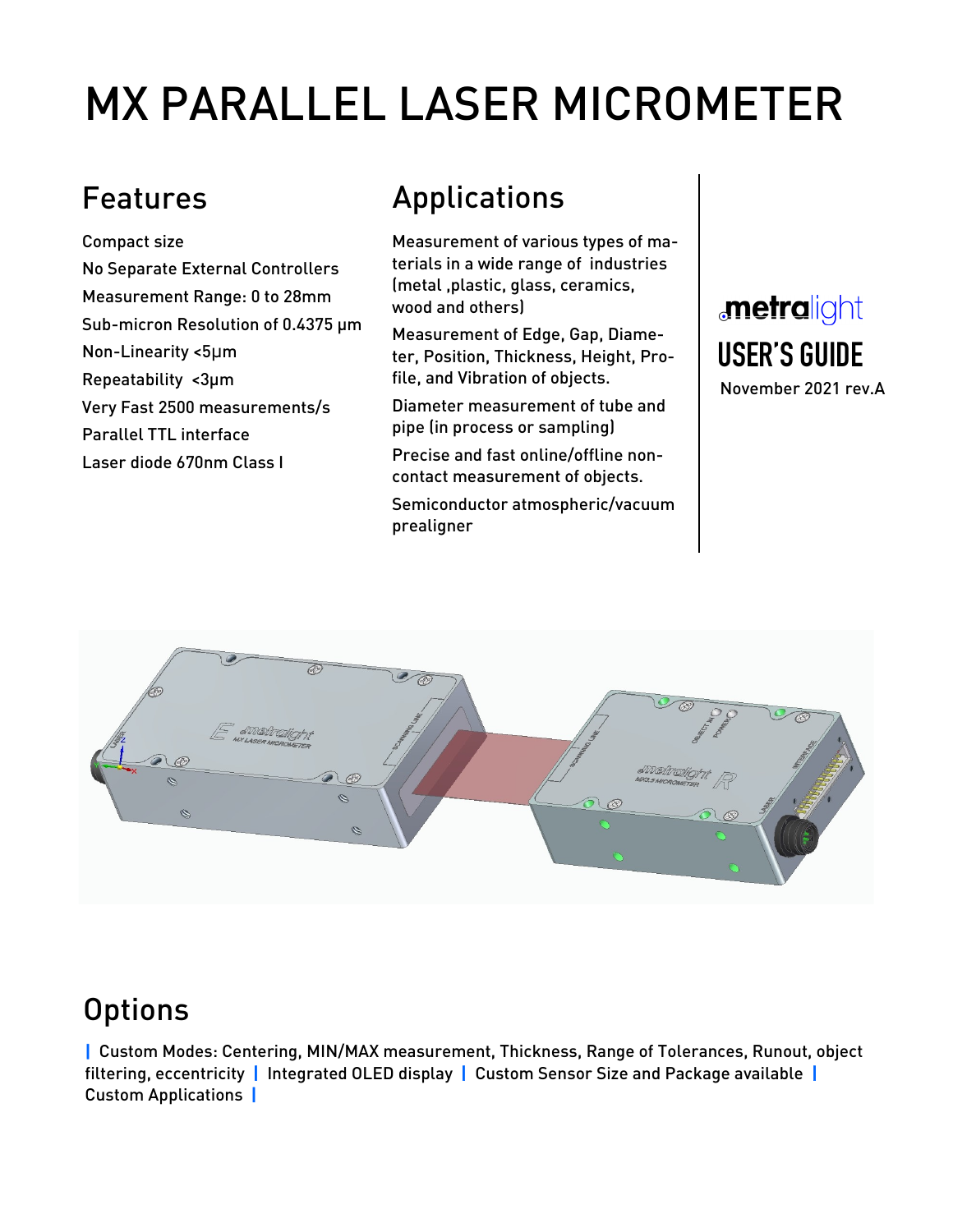### 2. DIMENSIONS

 $\int$ 

## | MX PAR MICROMETER



email at: info@metralight.com For detailed dimensions, please download 2D drawing or 3D model from http://www.metralight.com or email at: info@metralight.com For detailed dimensions, please download 2D drawing or 3D model from http://www.metralight.com or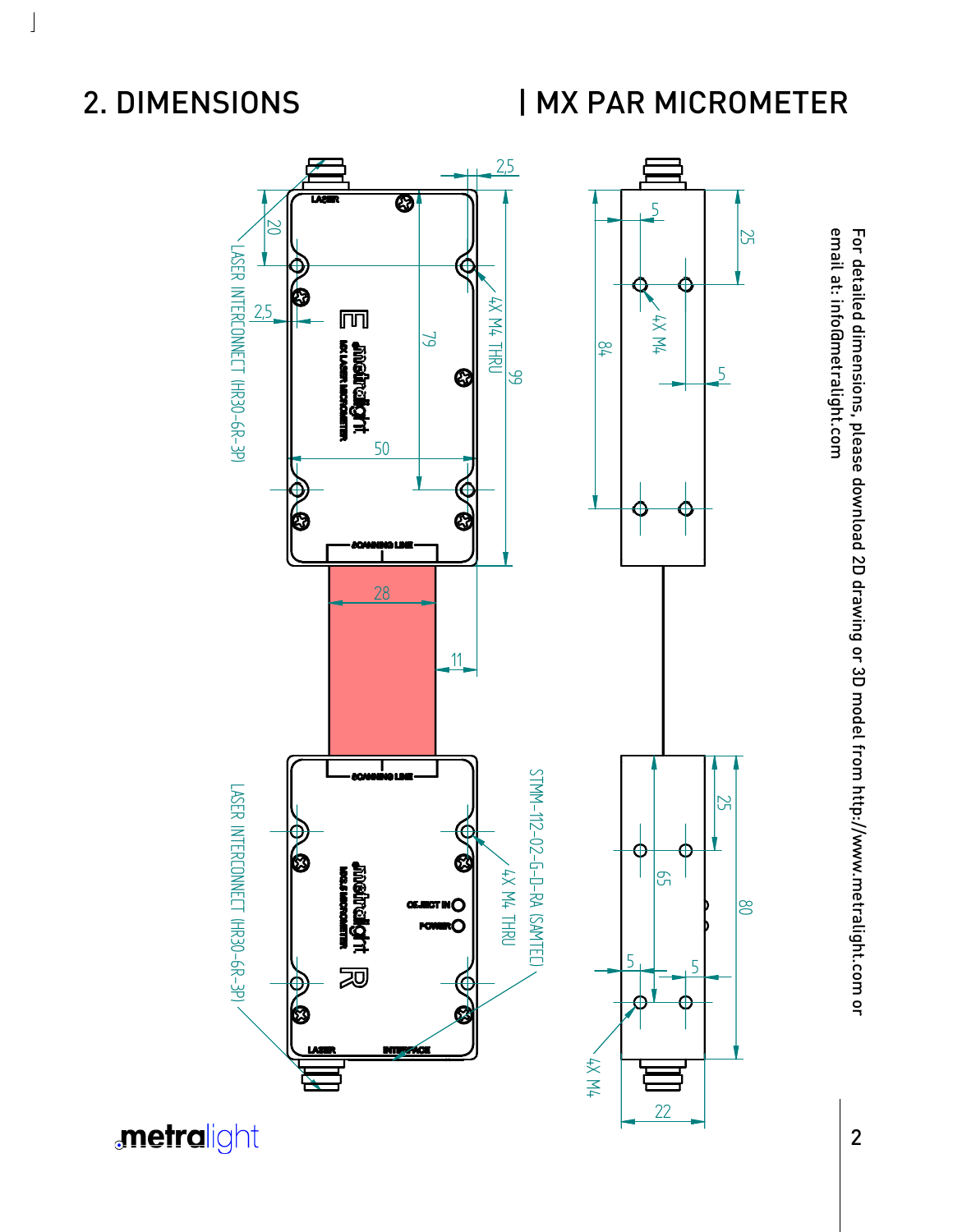### 3. SPECIFICATION

## | MX PAR MICROMETER

#### Measurement

 $\bf \bf j$ 

| <b>Sensor Range</b>            | 140um (0.006 in) up to 28 mm (1.1 in)        |
|--------------------------------|----------------------------------------------|
| <b>Resolution (Pixel size)</b> | $0.4375 \,\mu m$                             |
| Repeatability                  | 3 µm (Edge position, calibrated distance) *  |
| <b>Response Time</b>           | $0.391$ ms                                   |
| Non-Linearity                  | <5 µm (Edge position, calibrated distance) * |
| <b>Measuring Modes</b>         | Edge1, Edge2, Diameter, Gap, Center, Solid   |
| <b>Custom Modes</b>            | Call Metralight for additional custom modes  |

#### Interface

| <b>Indicators</b> | Green LED = Sensor ON ; Blue LED = Object Present |
|-------------------|---------------------------------------------------|
| I/O connectors    | STMM-112-02-G-D-RA (Samtec)                       |
| Interface (I/O)   | Parallel binary (TTL)                             |
| Power supply      | 12 to 24 VDC / 80mA                               |

#### **General**

| <b>Detection Method</b>  | 670nm Class I Laser Diode through-beam with CCD                              |
|--------------------------|------------------------------------------------------------------------------|
| <b>Overall Dimension</b> | 99 x 50 x 22 mm (3.9" x 1.9" x 0.9")   80 x 50 x 22 mm (3.15" x 1.9" x 0.9") |
| <b>Mounting holes</b>    | M4 (8 positions) each box                                                    |
| Weight                   | 236q(8oz)                                                                    |
| Operating Temp.          | 0°C to 50°C (32°F to 122°F)                                                  |
| Storage Temp.            | -20°C to 70°C (-4°F to 158°F)                                                |

\*) If mounted on Rail.

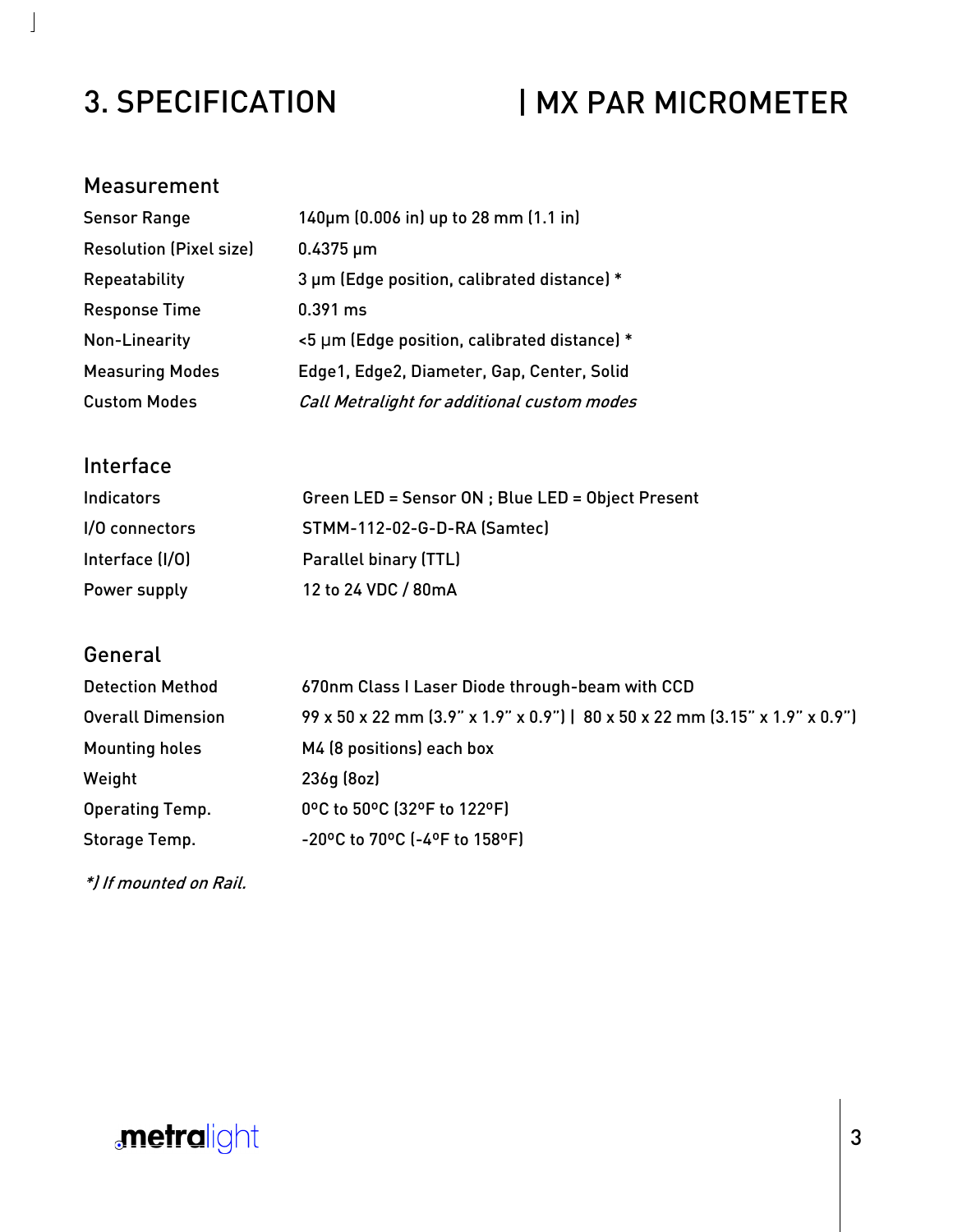## 4. SPECIFICATION

## | MX PAR MICROMETER

MX Parallel Laser Micrometer uses a parallel beam to measure position or size of objects. An object is simply placed in the detection line, and the measured edge (in case of diameter - both edges) must be in the active area.

The position and size of the shadow is measured via the CMOS line image sensor. Gap and Center can also be measured (see picture bellow).



Figure: Parallel beam and shadow of an object

The Receiver and the Emitter part must be aligned properly. Since the emitted light is wider than the CMOS detector line, alignment is simple and easy.

If the requirements of the application are for the highest accuracy, it is recommended that the unit be mounted on a rail from the factory.



Sensor processes CMOS data and outputs measurement in a binary pixel format representing position/size of object(s). Sensor processing can also be customized upon customer request, to include maximum/minimum, average values, etc.

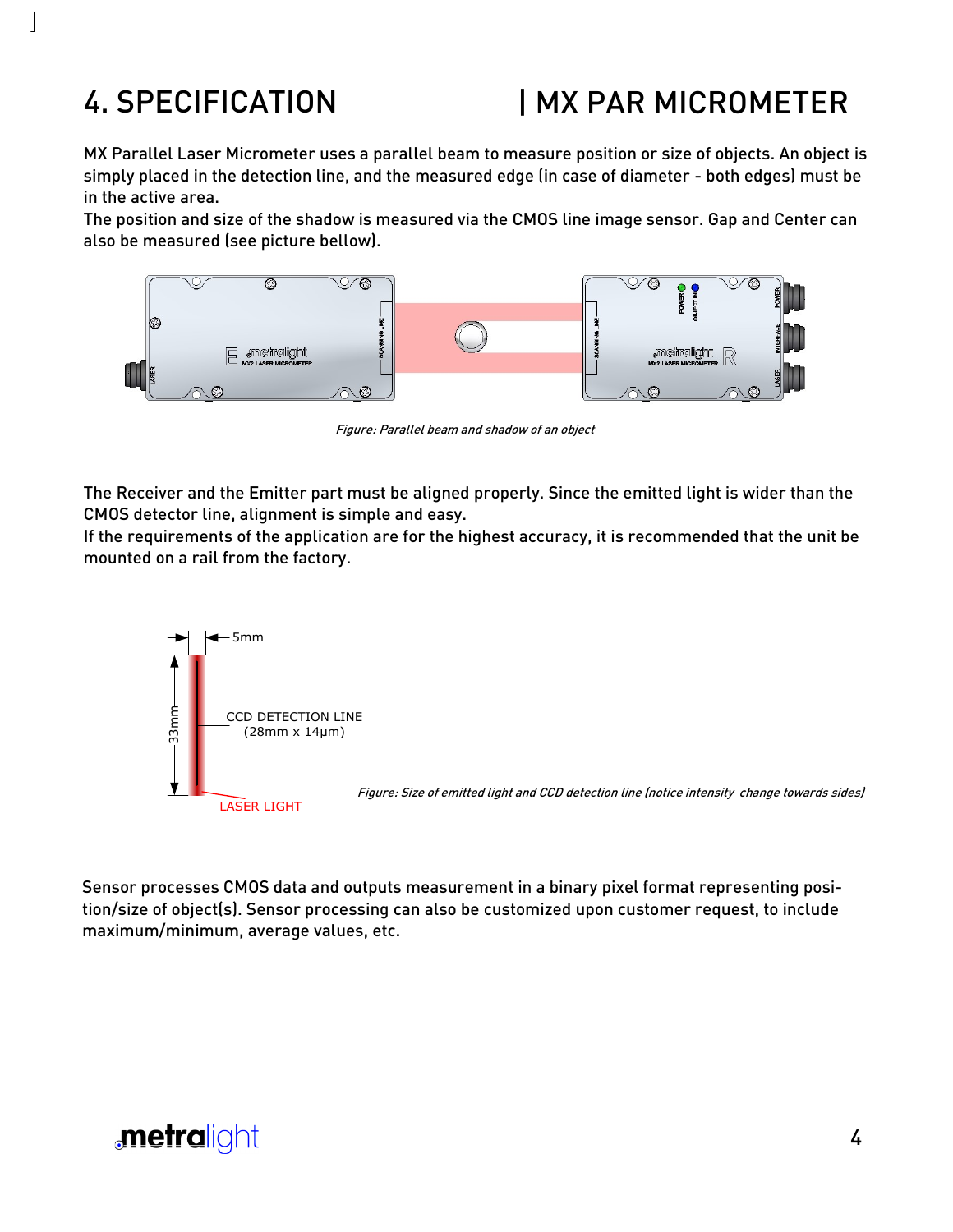#### 3. INTERFACE

 $\perp$ 

#### | MX PAR MICROMETER



MX Parallel 3.5µm resolution PIN # PIN TYPE Description OUT Data bit 0 (LSB) OUT Data bit 1 OUT Data bit 2 OUT Data bit 3 OUT Data bit 4 OUT Data bit 5 OUT Data bit 6 OUT Data bit 7 OUT Data bit 8 OUT Data bit 9 OUT Data bit 10 OUT Data bit 11 OUT Data bit 12 (MSB) OUT DATA READY IN TRIGGER OUT OBJECT IN IN MODE0 IN MODE1 IN MODE2 IN MODE3 21,22 PWR +12 to 24VDC 23,24 GND GND MX Parallel 0.4375µm resolution PIN # PIN TYPE Description OUT Data bit 0 (LSB) OUT Data bit 1 OUT Data bit 2 OUT Data bit 3 OUT Data bit 4 OUT Data bit 5 OUT Data bit 6 OUT Data bit 7 OUT Data bit 8 OUT Data bit 9 OUT Data bit 10 OUT Data bit 11 OUT Data bit 12 OUT DATA READY IN TRIGGER OUT OBJECT IN OUT Data bit 13 OUT Data bit 14 OUT Data bit 15 (MSB) IN MODE 21,22 PWR +12 to 24VDC 23,24 GND GND

*<u>metralight</u>* 

####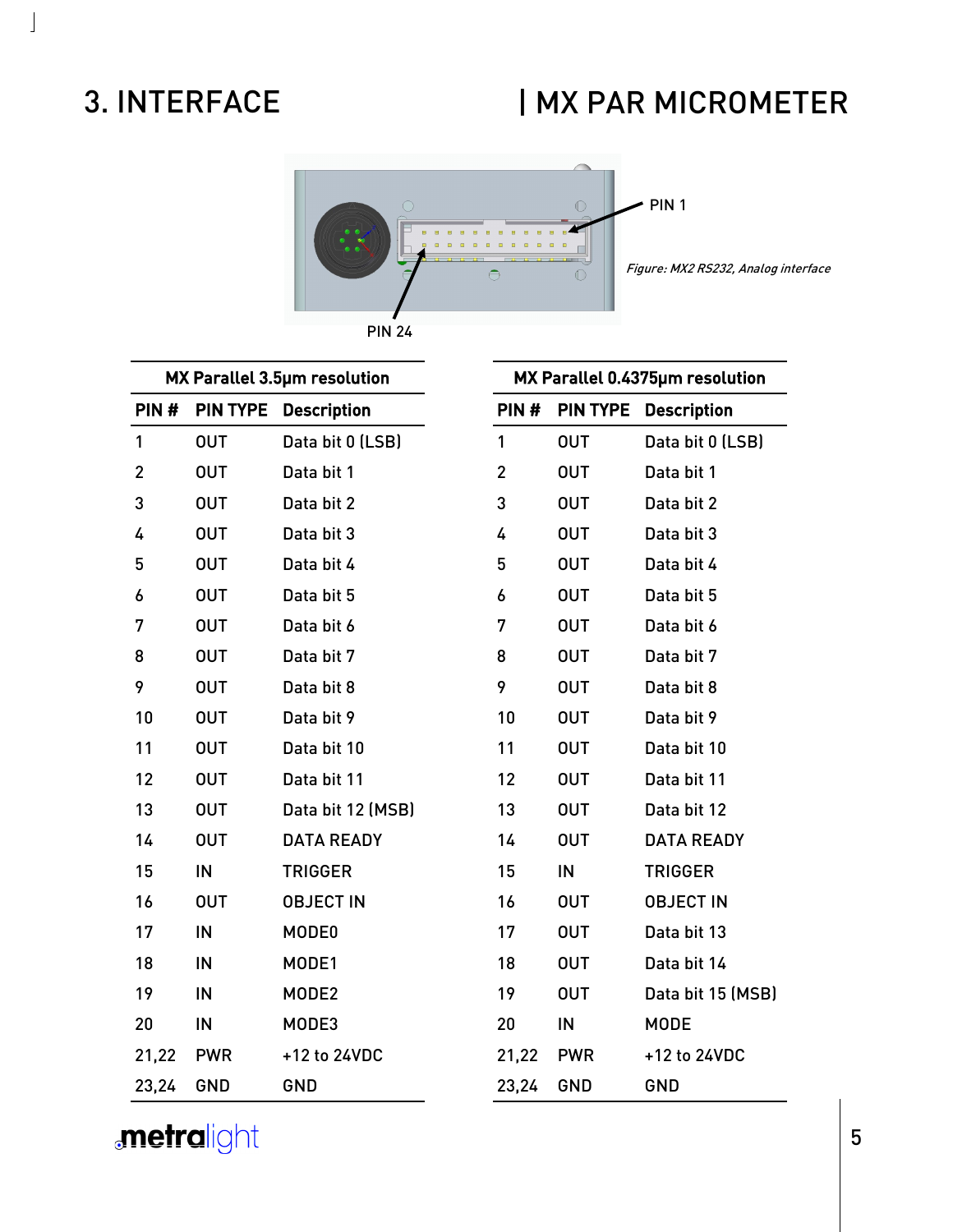#### DATA READING

#### | MX PAR MICROMETER



|  | Table 3: Timing Diagram |
|--|-------------------------|
|  |                         |

|       | MX Parallel 3.5µm resolution, measuring modes |       |              |                  |
|-------|-----------------------------------------------|-------|--------------|------------------|
| MODE3 | MODE2                                         | MODE1 | <b>MODE0</b> | Mode description |
| n     | n                                             | 0     | 0            | Edge 1           |
| 0     | ŋ                                             | 0     |              | Edge 2           |
| 0     | n                                             |       | 0            | <b>Diameter</b>  |
| ŋ     |                                               |       |              | Gap              |
| 0     |                                               | 0     | 0            | Center           |
| ŋ     |                                               | 0     |              | Solid Edge       |

|                   | MX Parallel 0.4375um resolution, measuring modes |  |  |
|-------------------|--------------------------------------------------|--|--|
| MODE <sub>0</sub> | <b>Mode description</b>                          |  |  |
| 0                 | Edge 1                                           |  |  |
|                   | Diameter                                         |  |  |
|                   |                                                  |  |  |

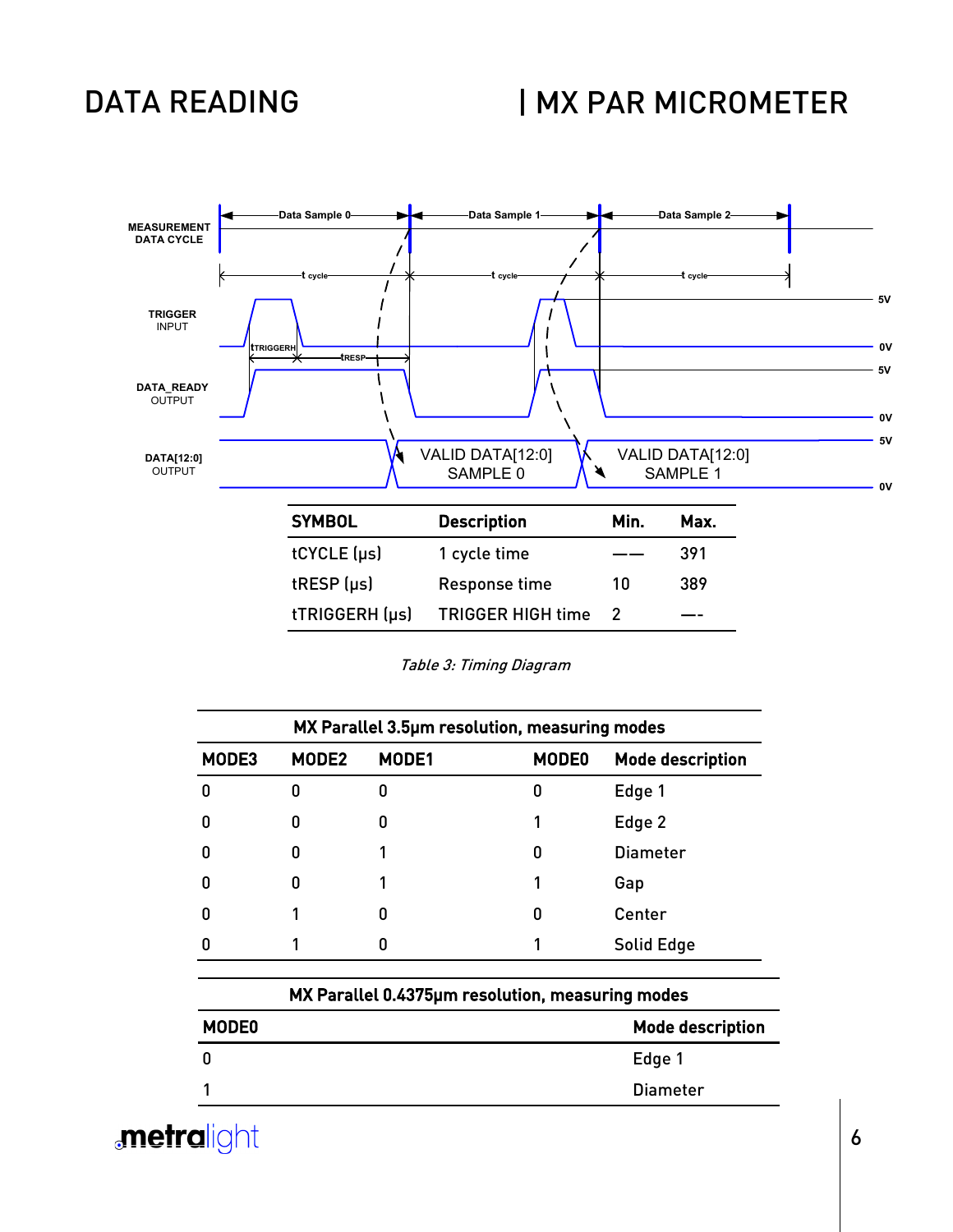

#### | MX PAR MICROMETER

HIGH to LOW transition on the TRIGGER, commences a data output at the end of the current measurement cycle. The HIGH to LOW signal on the DATA\_READY confirms a Valid Data event. The maximum response time between the TRIGGER input and the DATA\_READY output is 391µs. This DATA is presented to the output pins and retained until the next TRIGGER event. In the absence of a TRIGGER event, the previous data will be held indefinitely. This process allows slow processing computers to bypass several measurement cycles between measurement readings. MODE changes during measurement will not take effect until the next measurement cycle. See Flowchart on next page for typical operation.

Default measuring mode is DIAMETER. For mode change it's necessary to make a transition on MODE[] pins.

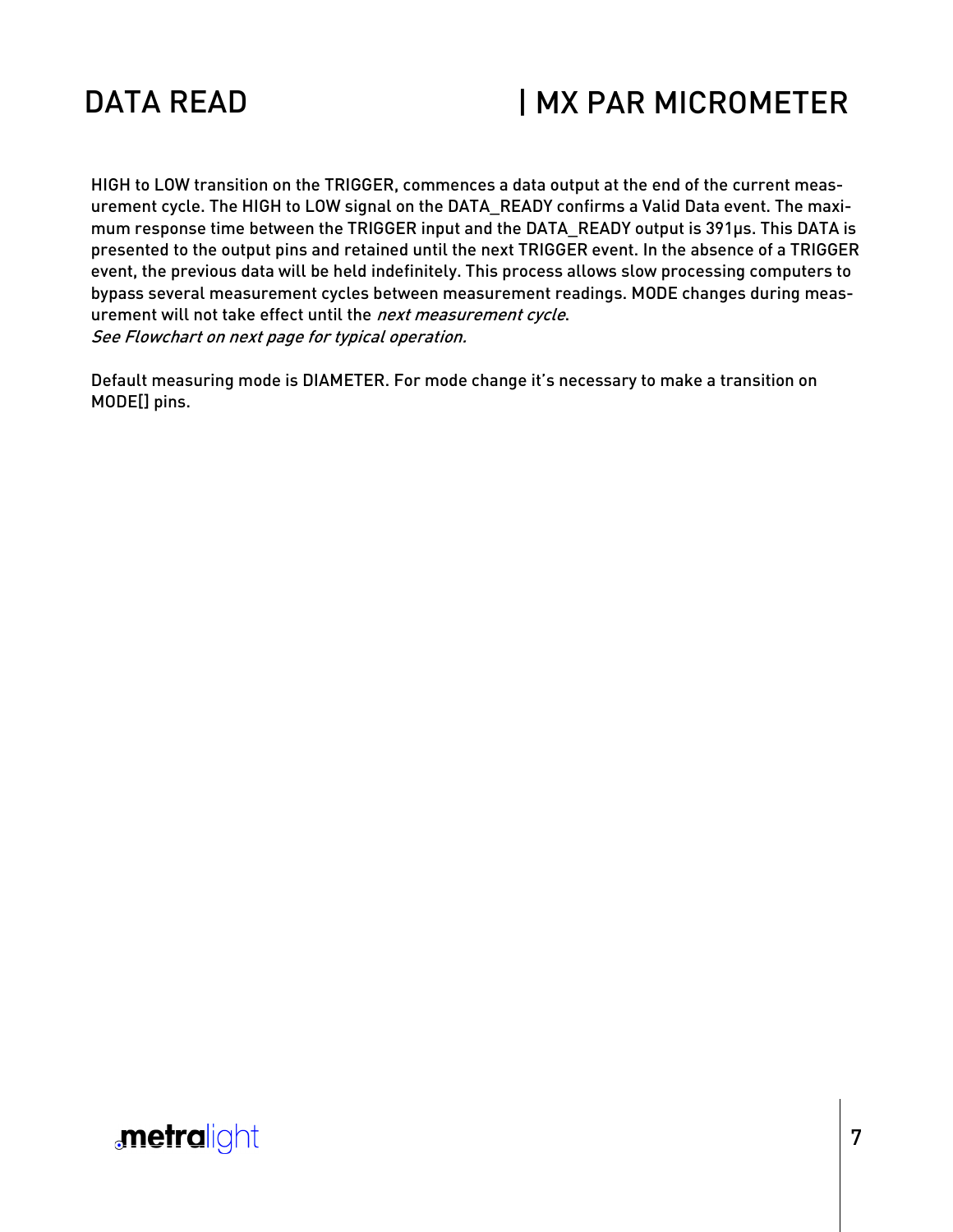#### TYPICAL FLOWCHART

#### | MX PAR MICROMETER



**metralight**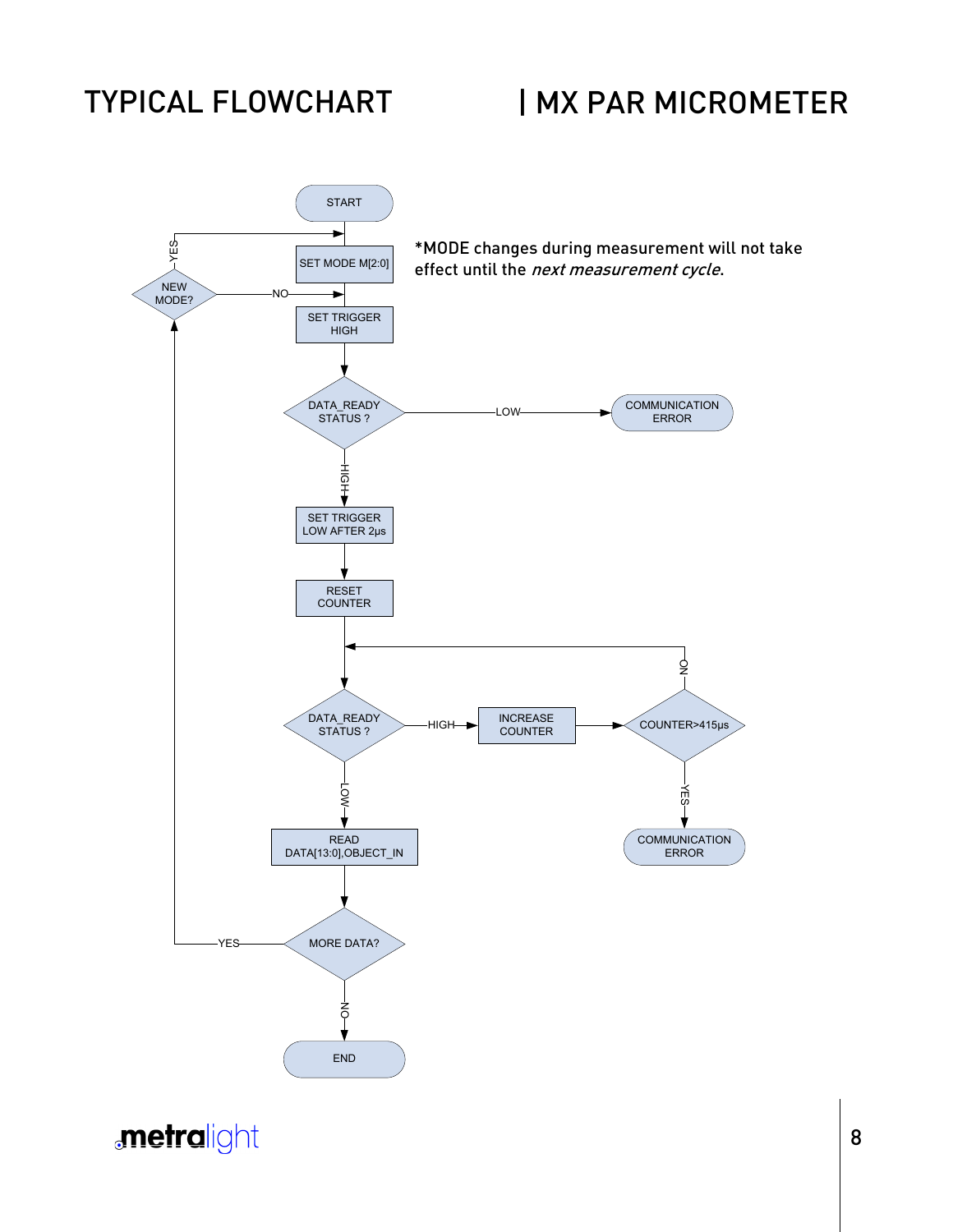## 5. SAMPLE APPLICATION

#### | MX PAR MICROMETER

Metralight provides sample application (MX\_Terminal, see below), this is a demonstration application which reads and display/save data (and export to Excel). Source code is included for custom modification. Please contact Metralight for any SW modification/development. Metralight provides a complete solution HW+SW and mechanical.



Figure: MicroStudio SW

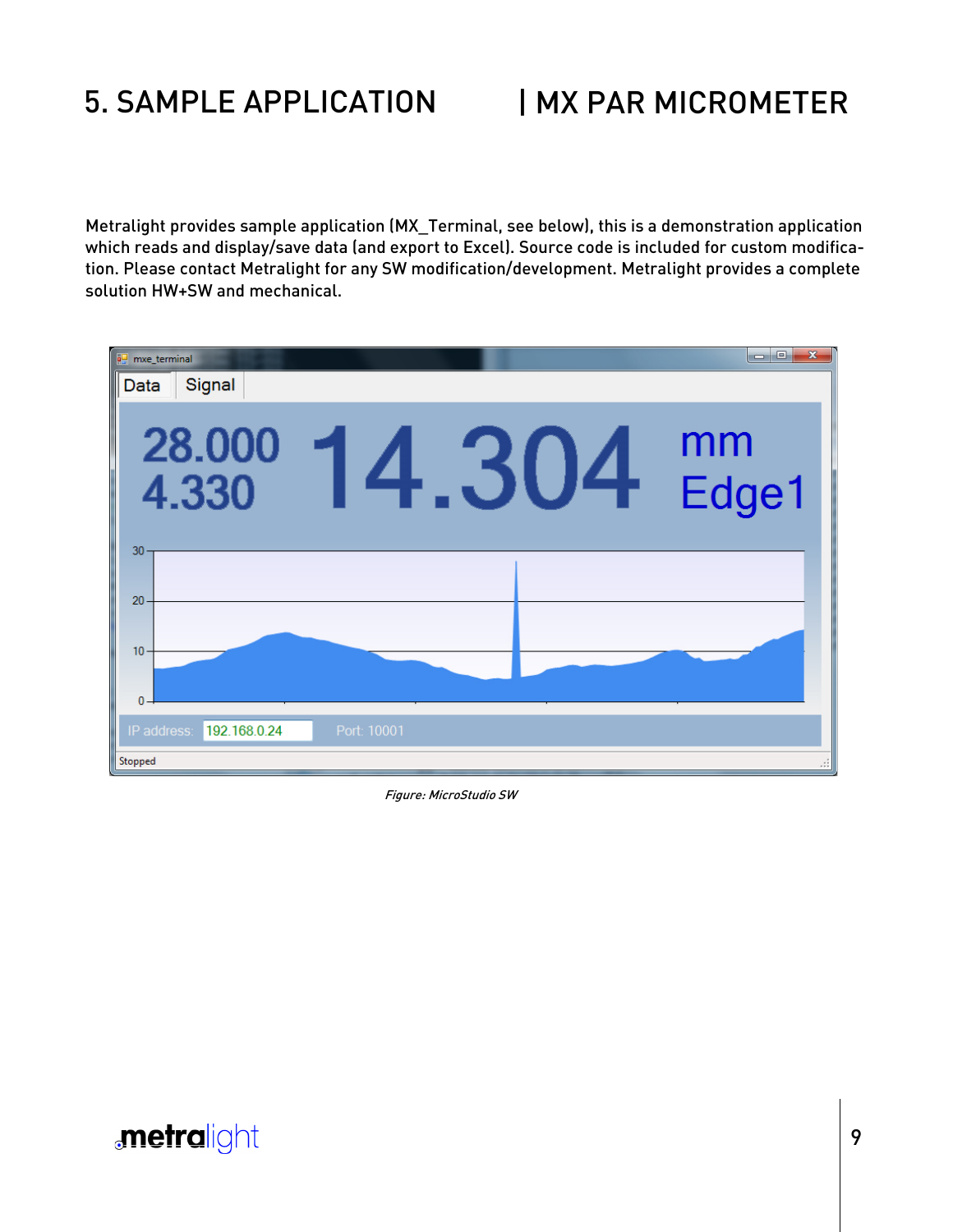#### 5. INSTALLATION

#### | MX PAR MICROMETER

- USE APPROPRIATE MOUNTING SCREWS (SEE MECHANICAL DRAWING)
- AVOID DIRECT SUNLIGHT !!! AND ALL OTHER LIGHT SOURCES WITH WAVELENGTH CLOSE TO 670nm (see Optical filter transmittance on figure below).
- ALWAYS KEEP OPTICAL WINDOWS CLEAN, FREE FROM DUST AND FINGERPRINTS , AVOID SCRATCHES ON THE OPTICAL WINDOWS.
- APPLY CORRECT VOLTAGE SEE ELECTRICAL SPECIFICATION



Figure: Ambient light optical filter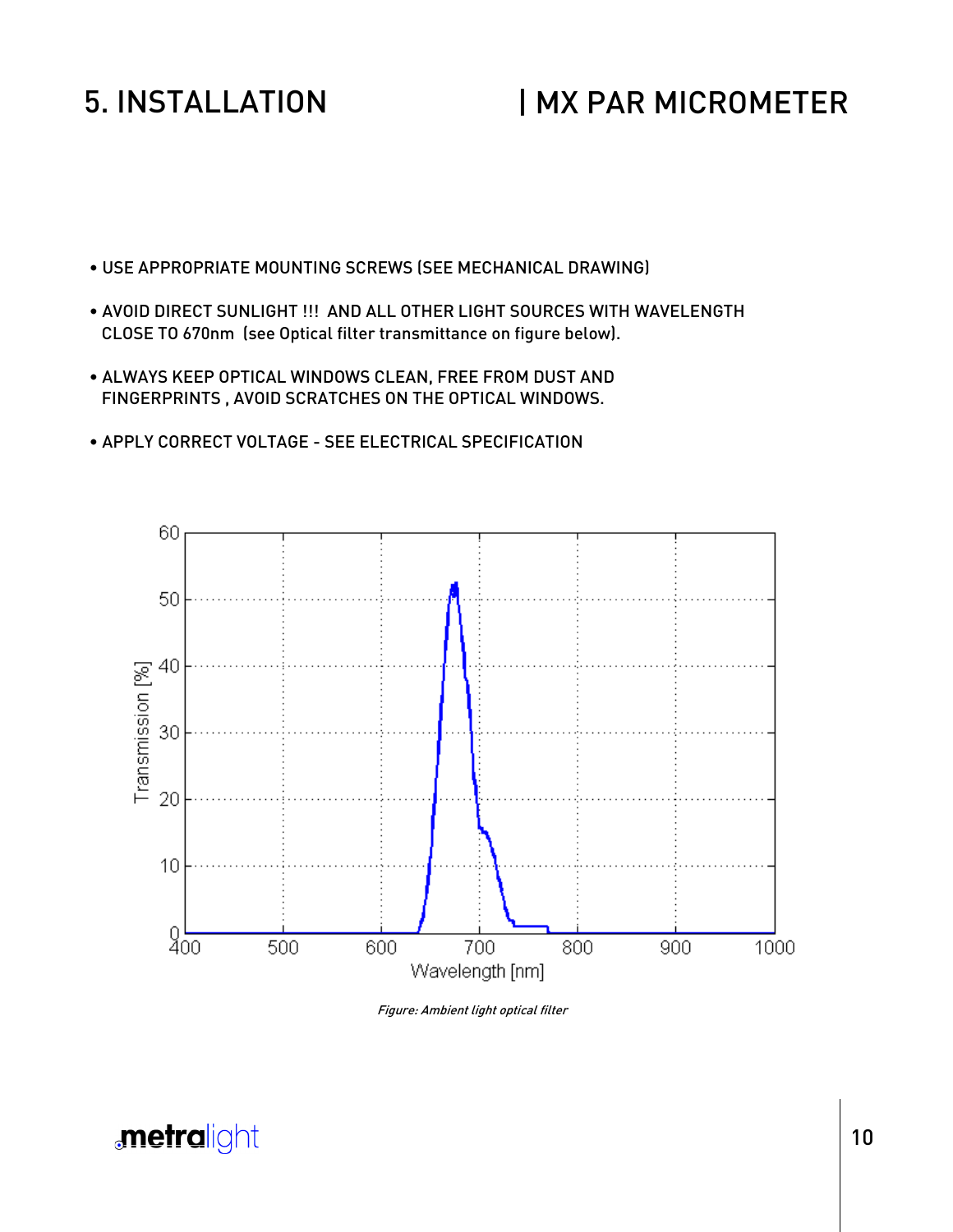## 5. PACKAGE, WARRANTY

### | MX PAR MICROMETER

#### Package components

- · Sensor units: 1x Laser light source and 1x Receiver
- · Interconnect cable
- · Parallel output cable (Flat ribbon)

#### **Warranty**

METRALIGHT provides a ONE YEAR manufacturer's limited warranty against defective materials and workmanship. Please do not attempt to open the unit, as this will void all warranties.

#### Contacts

METRALIGHT, Inc. 533 Airport Blvd., Suite #400 Burlingame, CA 94010 phone: (650) 581 3088, fax: (650) 808 9830 email: sales@metralight.com technical support: support@metralight.com web site: http://www.metralight.com

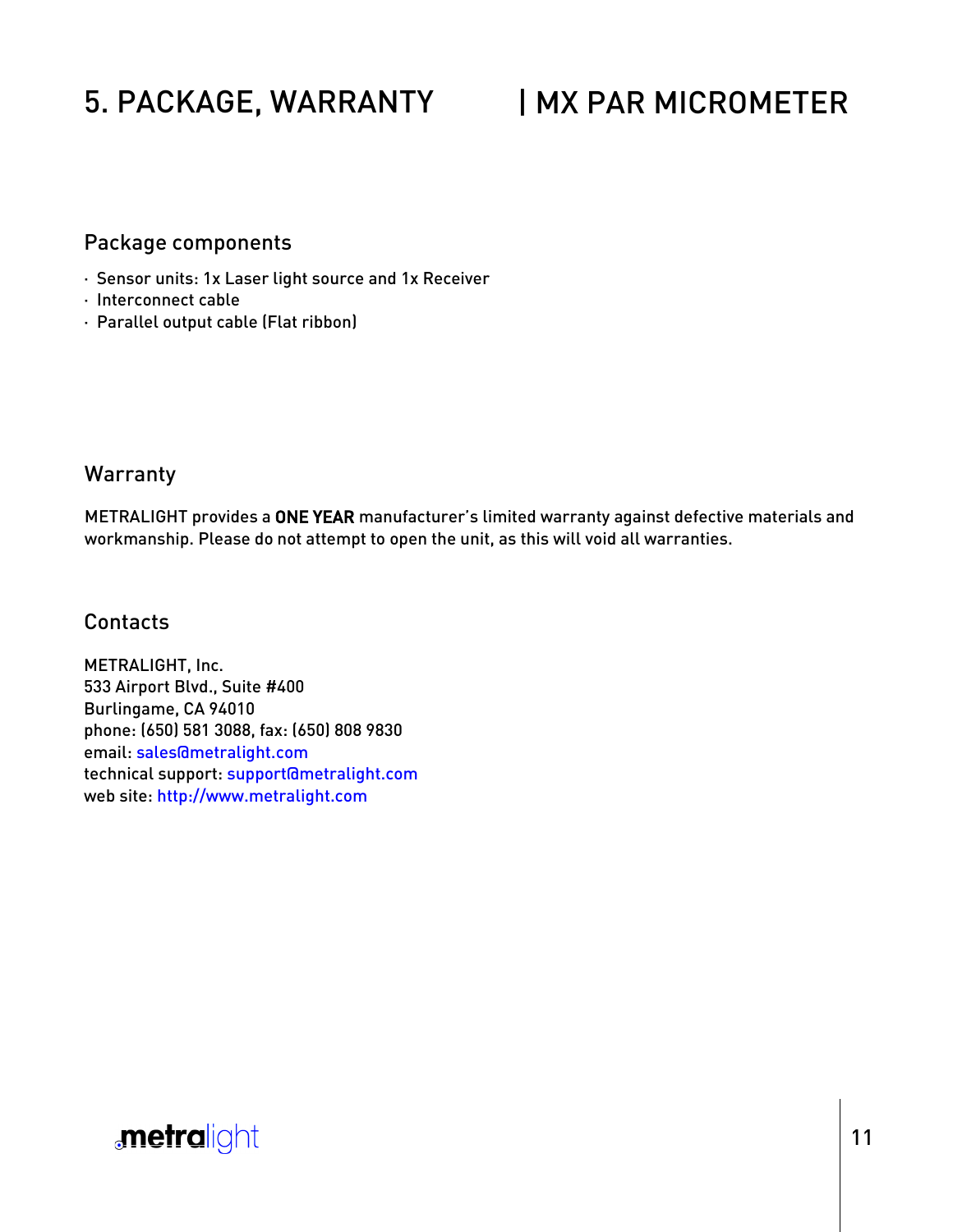#### 5. APPENDIX A: MODES..

#### | MX PAR MICROMETER



Figure: DIA MODE, MULTIPLE OBJECTS

**metralight**